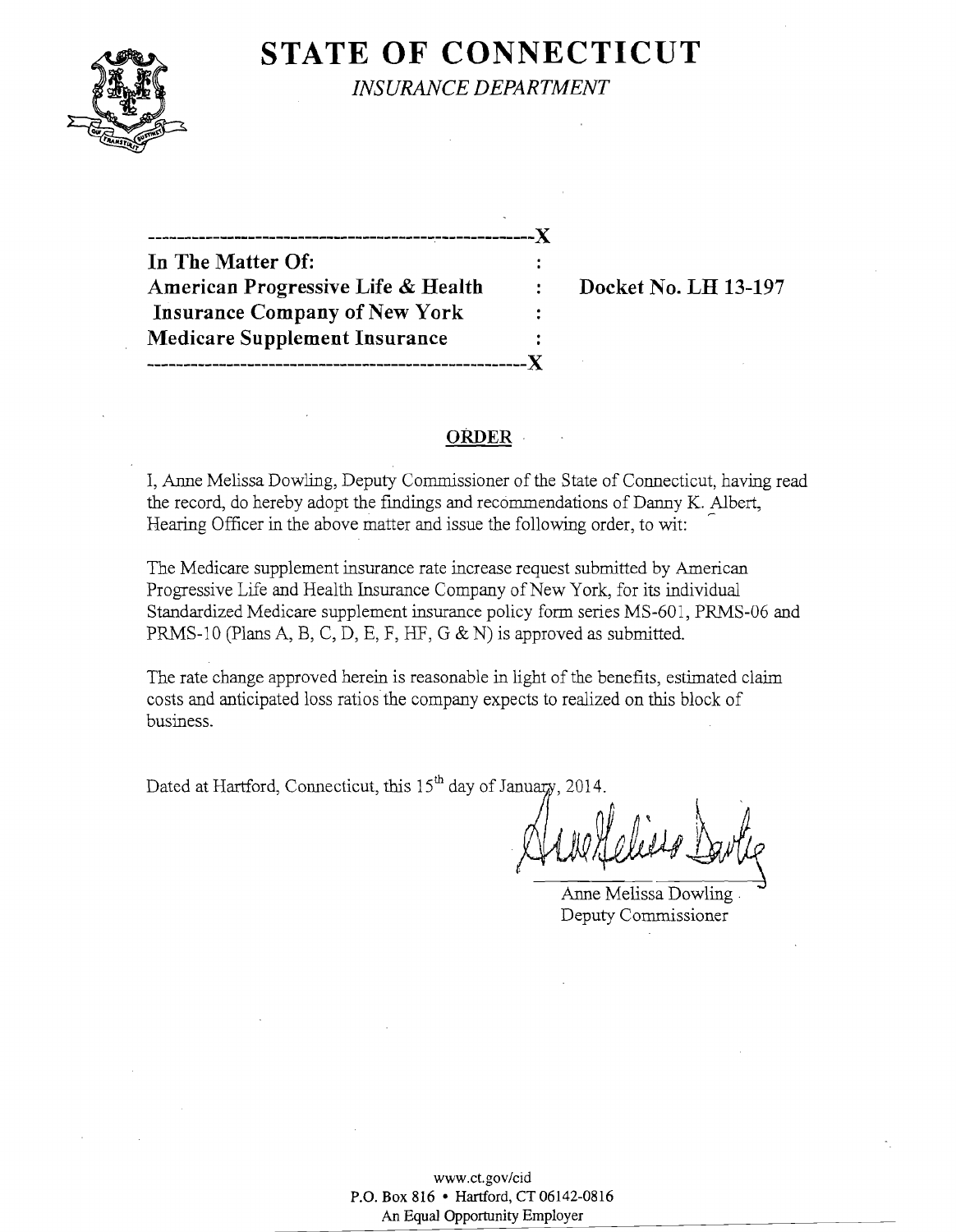# **STATE OF CONNECTICUT**



*. INSURANCE DEPARTMENT* 

**In The Matter Of: American Progressive Life & Health: Docket No. LH 13-197 Insurance Company** of New **York Medicare Supplement Insurance -----------------------------------------------)(** 

**-----------------------------------------------)(** 

## **PROPOSED FINAL DECISION**

## 1. **INTRODUCTION**

The Insurance Commissioner of the State of Connecticut is empowered to review rates charged for individual and group Medicare supplement policies sold to any resident of this State who is eligible for Medicare. The source for this regulatory authority is contained in Chapter 700c and Section 38a-495a of the Connecticut General Statutes.

After due notice a hearing was held at the Insurance Department in Hartford on January 7,2014 to consider whether or not the rate increase requested by American Progressive Life and Health Insurance Company of New York on its individual standardized Medicare supplement business should be approved.

No members from the general public attended the hearing.

No Company representatives from American Progressive attended the hearing.

The hearing was conducted in accordance with the requirements of Section 38a-474, . Connecticut General Statutes, the Uniform Administrative Procedures Act, Chapter 54 of the Connecticut General Statutes, and the Insurance Department Rules of Practice, Section 38a-8-1 et seq. of the Regulations of Connecticut State Agencies.

A Medicare supplement (or Medigap) policy is a private health insurance policy sold on an individual or group basis, which provides benefits that are additional to the benefits, provided by Medicare. For many years Medicare supplement policies have been highly regulated under both state and federal law to protect the interests of persons eligible for Medicare who depend on these policies to provide additional coverage for the costs of health care.

Effective December 1, 2005, Connecticut amended its program of standardized Medicare supplement policies in accordance with Section 38a-496a of the Connecticut General Statutes, and Sections 38a-495a-1 through 38a-495a-21 of the Regulations of Connecticut Agencies. This program, which conforms to federal requirements, provides that all

> www.ct.gov/cid P.O. Box 816 • Hartford, CT 06142-0816 · An Equal Opportunity Employer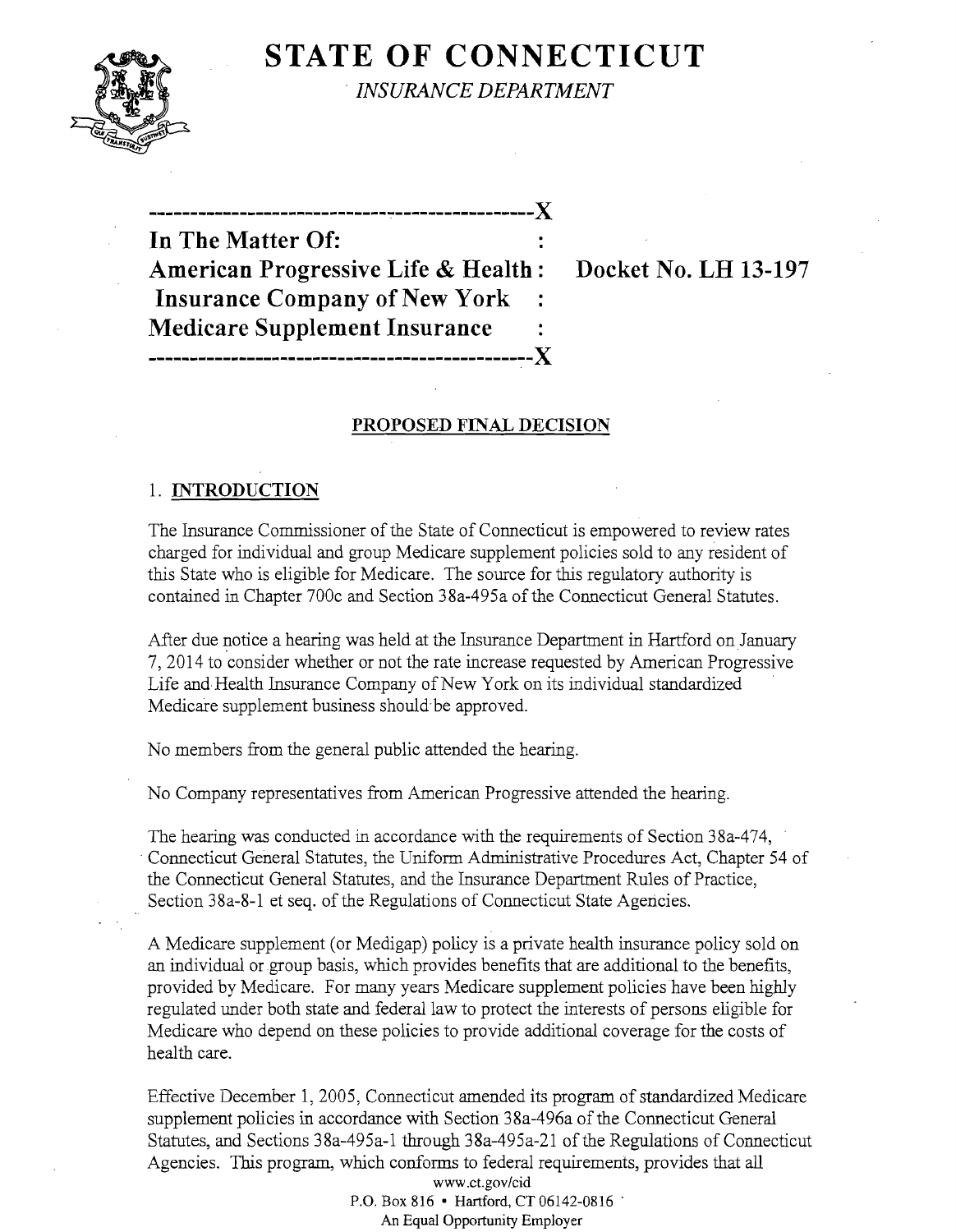"core" package of benefits known as Plan A. Insurers may also offer anyone or more of eleven other plans (plans B through N).

Effective January 1,2006, in accordance with Section 38a-495c of the Connecticut General Statutes (as amended by Public Act 05-20) premiums for all Medicare supplement policies in the state must use community rating. Rates for Plans A through N must be computed without regard to age, gender, previous claims history or the medical condition of any person covered by a Medicare supplement policy or certificate.

The statute provides that coverage under Plan A through N may not be denied on the basis of age, gender, previous claims history or the medical condition of any covered person. Insurers may exclude benefits for losses incurred within six months from the effective date of coverage based on a pre-existing condition.

Effective October 1, 1998, carriers that offer Plan B or Plan C must make these plans as well as Plan A, available to all persons eligible for Medicare by reason of disability.

Insurers must also make the necessary arrangements to receive notice of all claims paid by Medicare for their insureds so that supplemental benefits can be computed and paid without requiring insureds to file claim forms for such benefits. This process of direct notice and automatic claims payment is commonly referred to as "piggybacking" or "crossover".

Sections 38a-495 and 38a-522 of the Connecticut General Statutes, and Section 38a-495a-10 of the Regulations of Connecticut Agencies, state that individual and group Medicare supplement policies must have anticipated loss ratios of 65% and 75%, respectively. Under Sections 38a-495-7 and 38a-495a-10 of the Regulations of Connecticut Agencies, filings for rate increases must demonstrate that actual and expected losses in relation to premiums meet these standards, and anticipated loss ratios for the entire future period for which the requested premiums are calculated to provide coverage must be expected to equal or exceed the appropriate loss ratio standard.

Section 38a-473 of the Connecticut General Statutes provides that no insurer may incorporate in its rates for Medicare supplement policies factors for expenses that exceed 150% of the average expense ratio for that insurer's entire written premium for all lines of health insurance for the previous calendar year.

### II. **FINDING OF FACT**

After reviewing the exhibits entered into the record of this proceeding, and utilizing the experience, technical competence and specialized knowledge of the Insurance Department, the undersigned makes the following findings of fact:

1. American Progressive Life  $&$  Health Insurance Company of New York requested the following rate increase for its individual standardized Medicare supplement form MS-601, PRMS-06 and PRMS-10 in the State of Connecticut:

 $\bar{z}$ 

| Plan | Increase |  |
|------|----------|--|
| A    | $6.0\%$  |  |
| R    | $6.0\%$  |  |
| C    | $6.0\%$  |  |
| Ð    | $6.0\%$  |  |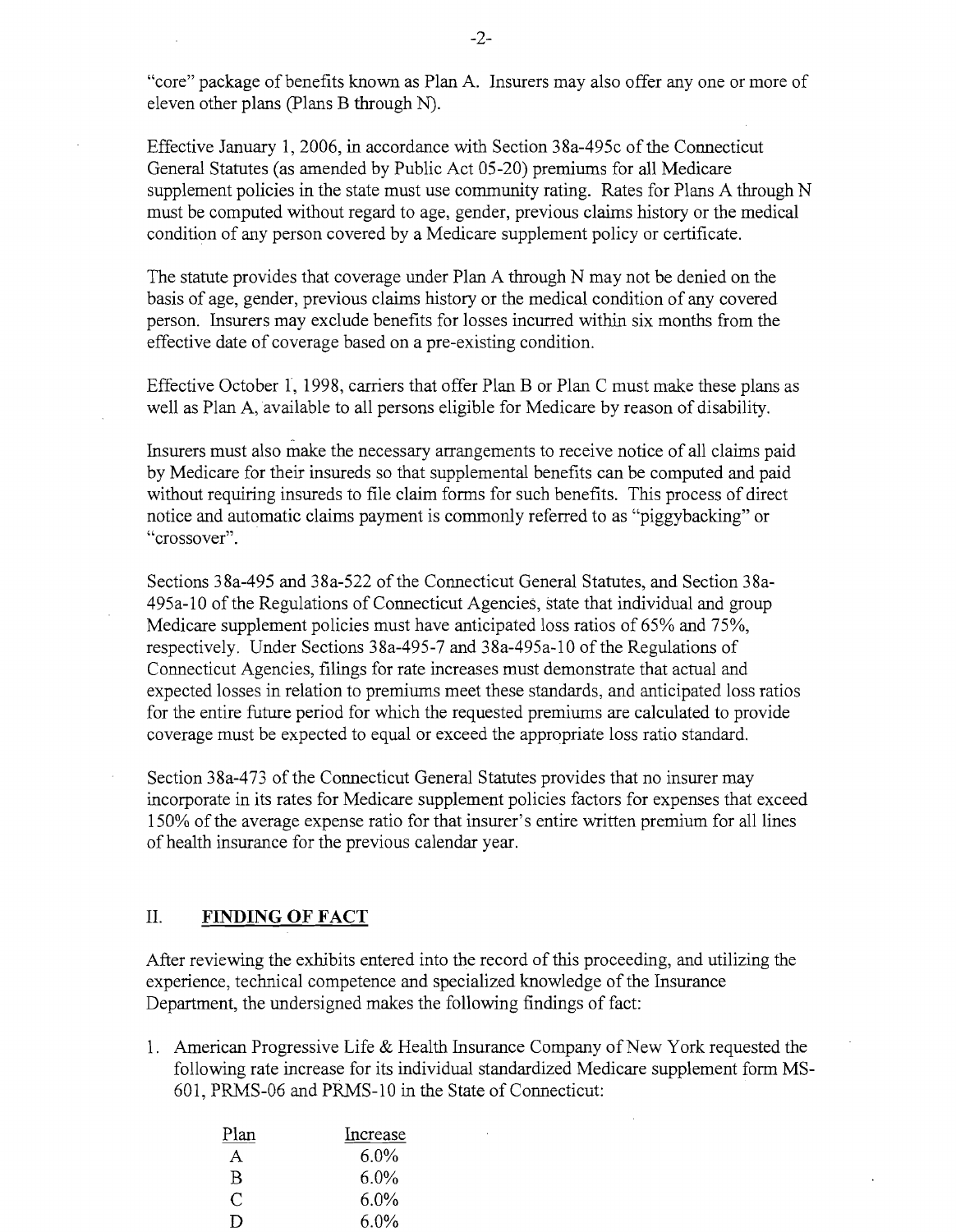| E.          | $6.0\%$ |
|-------------|---------|
| $\mathsf F$ | $6.0\%$ |
| High F      | $6.0\%$ |
| G           | $6.0\%$ |
| N           | $6.0\%$ |

- 2. There are 229 policies in-force in Connecticut and 6,585 nationwide as of 6/30/13.
- 3. The most recent approved rate increase was 7.75%, with an effective date of 4/12/12, for all plans except high deductible Plan F which was 14.5%, effective 10/22/2009.
- 4. American Progressive certified that their expense factor is in compliance with section 38a-473, C.G.S.
- 5. American Progressive has conformed to subsection (e) of section 38a-495c, C.G.S. regarding the automatic claim processing.
- 6. According to American Progressive the proposed rates are designed to satisfy the Connecticut statutory loss ratio of 65%.
- 7. The loss ratios on a nationwide basis for 2012, 2013 (through June 30) and inceptionto-date, by Plan, are as follows:

| Plan       | 2012   | 2013     | Inception |
|------------|--------|----------|-----------|
| A          | 54.5%  | 59.9%    | 67.1%     |
| B          | 62.3%  | 59.6%    | 68.4%     |
| C          | 63.2%  | 65.9%    | 71.9%     |
| D          | 74.7%  | $75.3\%$ | 75.1%     |
| Ε          | 59.9%  | 93.6%    | 69.2%     |
| F          | 74.1%  | 58.8%    | 66.4%     |
| High Ded F | 58.3%  | 55.7%    | 46.4%     |
| G          | 74.8%  | 74.0%    | 75.8%     |
| N          | 129.6% | 112.6%   | 117.8%    |
| Total      | 70.1%  | 68.0%    | 70.8%     |

8. The loss ratios in Connecticut for 2012, 2013 (through June 30) and inception-to-date, by Plan, are as follows:

| Plan       | 2012   | 2013    | Inception |
|------------|--------|---------|-----------|
| A          | 26.8%  | 36.3%   | 87.3%     |
| B          | 66.1%  | 64.2%   | 82.1%     |
| C          | 83.8%  | 94.1%   | 93.2%     |
| D          | 35.7%  | 52.1%   | 76.9%     |
| E          | 94.3%  | 6.9%    | 79.7%     |
| F          | 41.1%  | 54.5%   | 72.3%     |
| High Ded F | 109.4% | 132.0%  | 69.9%     |
| G          | 62.6%  | 66.5%   | 103.8%    |
| N          | 195.1% | $0.0\%$ | 194.9%    |
| Total      | 54.6%  | 63.9%   | 78.9%     |